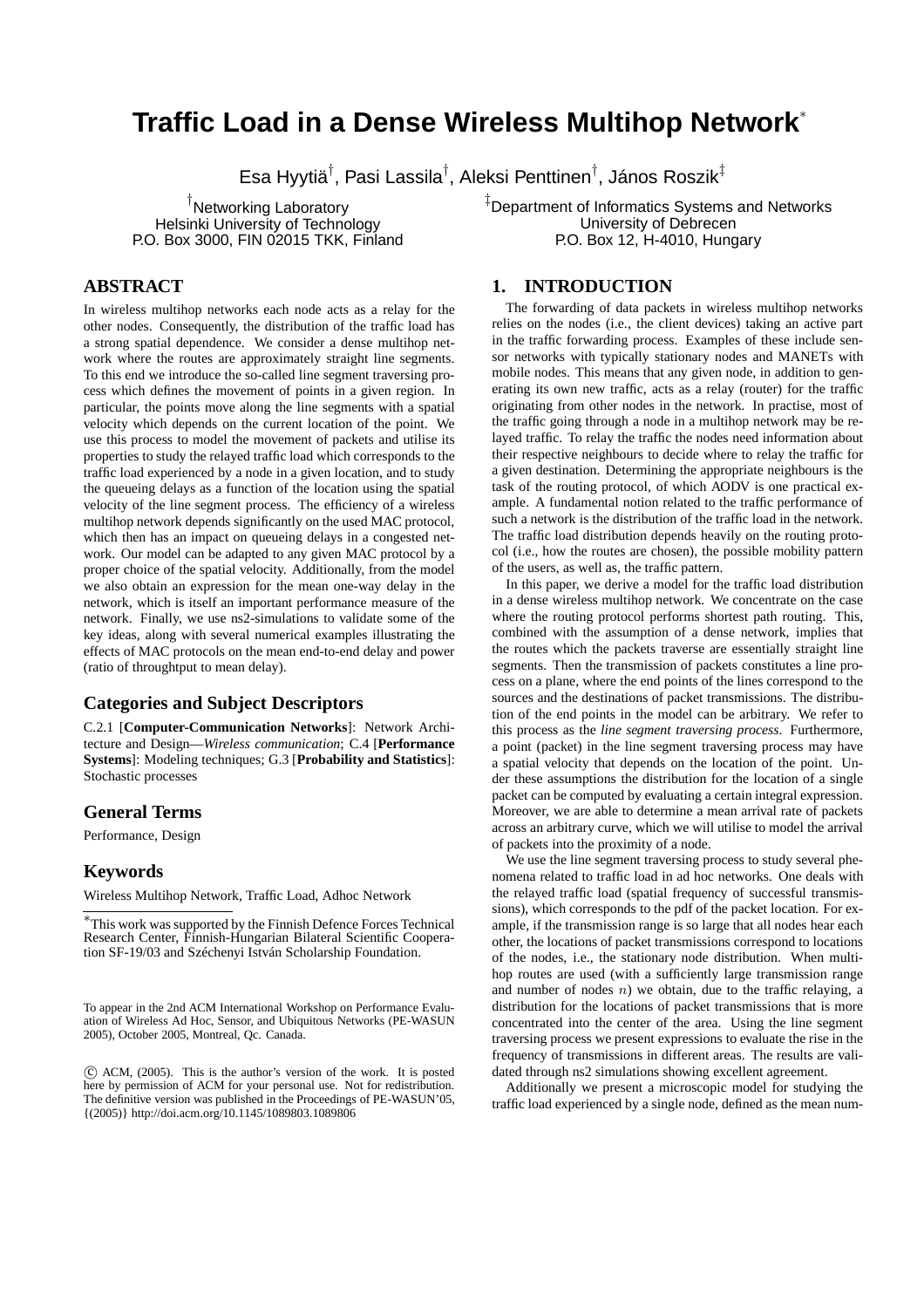ber of transmissions per unit time within the node's proximity. The analysis utilises the results on the line segment traversing process presented in this paper. Treating a single node as a queue with a given arrival rate, the stability of the queue can be analyzed. By given arrivar rate, the stability of the queue can be analyzed. By<br>employing certain approximations, the familiar  $O(1/\sqrt{n})$  scaling law for the capacity of ad hoc networks can be derived.

Finally, our model can take into account queueing delays along a multihop path. This is done by approximating the time it takes for a packet to travel to the destination as resulting from traversing a path on which the velocity changes continuously in proportion to the load along the path. To this end, we apply the spatial node velocity component in the line segment traversing process, which allows us to model any given MAC protocol. We give an explicit formula for average end-to-end delay in the network and study also the tradeoff between the delay and throughput.

The rest of the paper is organised as follows. Section 2 introduces the line segment traversing process. In Section 3 we state our assumptions. Section 4 analyses the relayed traffic load, and Section 5 queueing delays. In Section 6 we present some numerical examples, and finally, Section 7 concludes the paper.

### **1.1 Related work**

Our work is related to the work by Pham et al. in [7] and [8], The main idea in these is to analyze the benefits of using multipath routing instead of just single shortest path routing. To this end a model for the packet transmissions is presented assuming that the routes that the packets take are essentially straight lines (similarly as we do) and that the senders and receivers are uniformly distributed. Additionally, in [8], the model is extended to include a delay analysis of the network under shortest path routing and multipath routing. In [7] and [8] the mean number of packets the node itself has to transmit is studied, i.e., the quantity defining the traffic load is slightly different than in this paper. However, our objective is to study the traffic seen by a node at a given location, which is important, e.g., when one wants to determine the maximum sustainable load a given network can handle. Additionally, the assumption in the delay analysis of [8] is that a node at a given location can be modelled as a finite M/M/1 queue with an arrival rate depending on the location, which may be a valid model for some particular MAC protocol. However, our approach allows modeling of various types of MAC protocols through the notion of the spatial velocity. Also, our analysis is not restricted by the assumption of uniformly distributed senders and receivers (which allows us to, e.g., study the impact of mobility), and we present an exact analysis of the process describing the packet movement, whereas the results in [7] and [8] are approximate in nature. In [2] the model from [7] is extended to more accurately characterize the impact of multi-path routing.

#### **2. PRELIMINARIES**

Here we give a formal definition for a process, which generates line segments into a plane at random time instants. Using this process we define a point movement process, where each line segment creates a point which moves from one end of a line segment to the other end at a certain speed and then disappears. These points are used to model the movement of a packet through the network.

**Definition 1 (line segment process)** *A process is said to be a time homogeneous line segment process in*  $A \subset \mathbb{R}^2$  *with intensity*  $\lambda(\mathbf{r}_1, \mathbf{r}_2)$  :  $(A, A) \rightarrow \mathbb{R}$  *if the number of line segments generated from a*  $differential$  area element at  $\mathbf{r}_1 \in A$  to a differential area ele*ment at*  $\mathbf{r}_2 \in \mathcal{A}$  *constitutes a Poisson process with intensity of*  $\lambda(\mathbf{r}_1, \mathbf{r}_2) \cdot dA^2$ .

In other words, a line segment from a differential area element  $dA$ about **r**<sub>1</sub>  $\in$  A to a differential area element dA about **r**<sub>2</sub>  $\in$  A is generated during a short time interval  $\Delta t$  with a probability equal to  $\lambda(\mathbf{r}_1, \mathbf{r}_2) \cdot dA^2 \cdot \Delta t$ . Note that, the line segment process is, in fact, a special case of a Poisson point process in  $\mathbb{R}^4$ . A realisation of this line process is defined by an infinite sequence of triples

$$
(P_0^{(s)}, P_0^{(d)}, t_0), (P_1^{(s)}, P_1^{(d)}, t_1), \ldots,
$$

where the  $P_i^{(s)}$  and  $P_i^{(d)}$  correspond to the source and destination points of the line segments, and the  $t_i$  to the time instants.

**Remark 2** *In the line segment process new line segments are generated according to a Poisson process with a rate given by*

$$
\Lambda = \int\limits_{\mathcal{A}} \int\limits_{\mathcal{A}} \lambda(\mathbf{r}_1, \mathbf{r}_2) \, d^2 \mathbf{r}_2 \, d^2 \mathbf{r}_1. \tag{1}
$$

**Corollary 3** *The mean length of a line segment is*

$$
\overline{\ell} = \frac{1}{\Lambda} \int\int\limits_{\mathcal{A}} |\mathbf{r}_2 - \mathbf{r}_1| \cdot \lambda(\mathbf{r}_1, \mathbf{r}_2) d^2 \mathbf{r}_2 d^2 \mathbf{r}_1.
$$
 (2)

## **2.1 Point transitions along the line segments**

Consider next a process where each line segment creates a point which moves from the source to the destination at a certain speed.

**Definition 4 (line segment traversing process)** *A process where each line segment*  $\ell_i = (\mathbf{r}_1, \mathbf{r}_2)$  *generated by a time homogeneous line segment process triggers a point to move from the source* **r**<sup>1</sup> *to the destination* **r**<sup>2</sup> *is said to be a line segment traversing process if the velocity of the point at*  $\mathbf{r} \in \ell_i$  *is given by* 

$$
v_i(\mathbf{r}) = v_i \cdot \nu(\mathbf{r}),
$$

*where the*  $v_i \sim v$  *are i.i.d. nominal velocities (random variables) and*  $\nu(\mathbf{r}) : \mathcal{A} \to \mathbb{R}$  *corresponds to the local spatial velocity (function of location).*

**Corollary 5** *The mean transition time along a random line, denoted by* E [T]*, is given by*

$$
E[T] = E[E[T|v]] = E[1/v] \cdot E[T^*],
$$

*where*  $E[T^*]$  *denotes the mean transition time conditioned on that the nominal velocity* v *is a constant*,  $v = 1$ ,

$$
E[T^*] = \frac{1}{\Lambda} \int \int \int \left| \mathbf{r}_2 - \mathbf{r}_1 \right| \lambda(\mathbf{r}_1, \mathbf{r}_2) \cdot \overline{\nu}(\mathbf{r}_1, \mathbf{r}_2) d^2 \mathbf{r}_2 d^2 \mathbf{r}_1, (3)
$$

*and*  $\overline{\nu}(\mathbf{r}_1, \mathbf{r}_2)$  *is the mean velocity on transition*  $(\mathbf{r}_1, \mathbf{r}_2)$  *conditioned on that*  $v = 1$ *,* 

$$
\overline{\nu}(\mathbf{r}_1,\mathbf{r}_2)=\int\limits_0^1\left[\nu(h\mathbf{r}_2+(1-h)\mathbf{r}_1)\right]^{-1} dh.
$$

**Remark 6** *For*  $\nu(\mathbf{r}) = 1$  *we have*  $E[T^*] = \overline{\ell}$ *.* 

**Remark 7** *The mean number of moving points in a system, denoted by* E [n]*, is given by (Little's result)*

$$
E[n] = \Lambda \cdot E[T]. \tag{4}
$$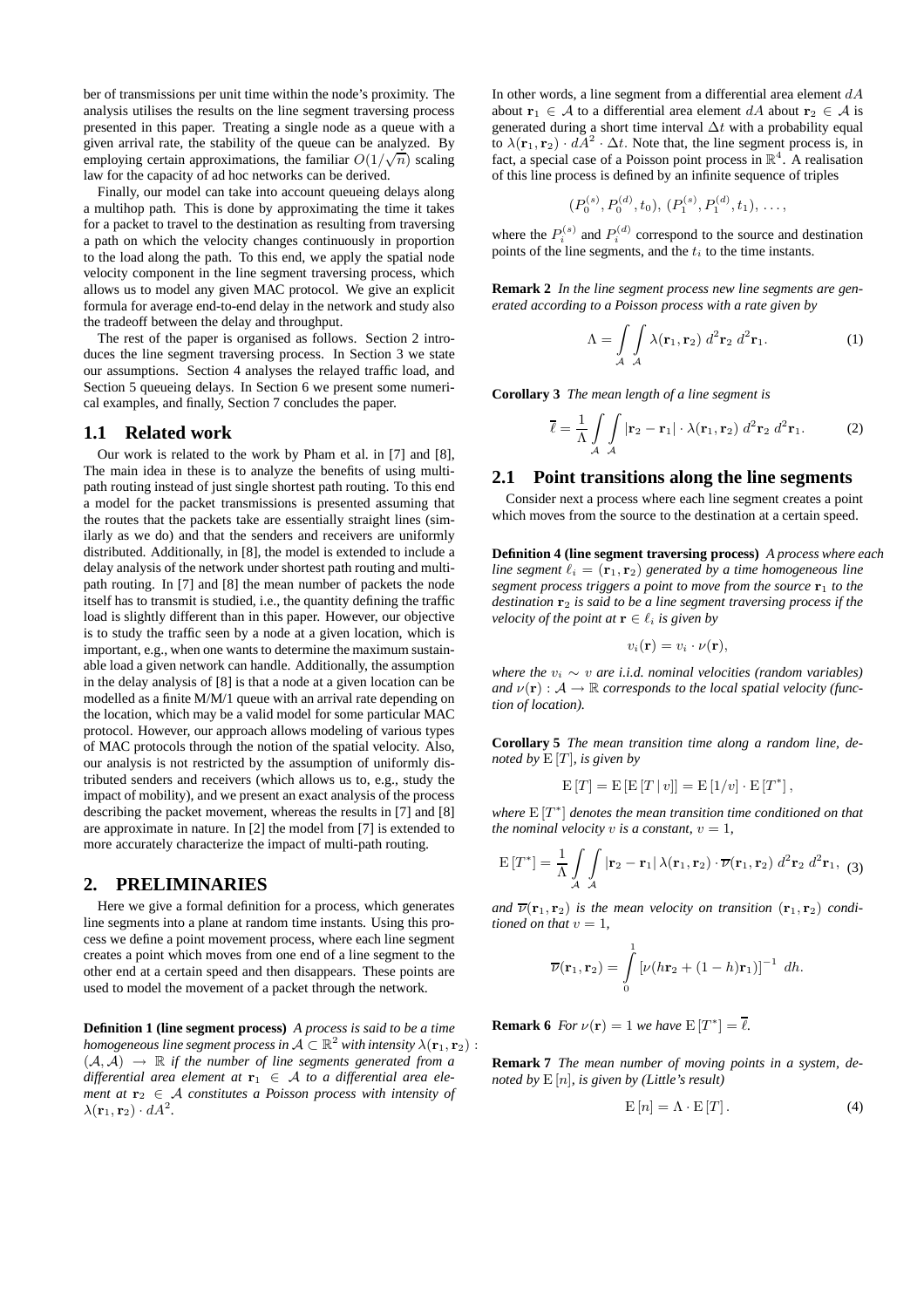# **2.2 Distribution of moving points**

One important property of a point movement process is the density of points at a given location. For the line segment traversing process we have the following result.

**Proposition 8** *Pdf of the location of a point at an arbitrary time instant is given by*

$$
f(\mathbf{r}) = \frac{1}{\mathrm{E}\left[T^*\right] \cdot \Lambda \cdot \nu(\mathbf{r})} \int_{0}^{2\pi} \int_{0}^{a(\phi+\pi)} \int_{0}^{a(\phi)} (r_1 + r_2) \cdot \lambda(\mathbf{r}_1, \mathbf{r}_2) dr_2 dr_1 d\phi,
$$
 (5)

*where*  $\mathbf{r}_1 = \mathbf{r} + r_1 \cdot (\cos(\phi + \pi), \sin(\phi + \pi))$ *, and*  $\mathbf{r}_2 = \mathbf{r} + r_2 \cdot$  $(\cos(\phi), \sin(\phi)).$ 

PROOF. The probability of finding a point inside a small area element  $dA$  about  $\mathbf{r} \in A$  at a random time instant is proportional to  $E[\ell \cap dA]$  where  $\ell$  denotes an arbitrary line segment. Thus,

$$
f(\mathbf{r}) = \frac{\mathrm{E}\left[ (\ell \cap dA) / (v \cdot \nu(\mathbf{r})) \right]}{\mathrm{E}\left[T\right] \cdot dA}
$$
  
= 
$$
\frac{\mathrm{E}\left[ (\ell \cap dA) \right] \cdot \mathrm{E}\left[ 1/v \right] \cdot 1 / \nu(\mathbf{r})}{\mathrm{E}\left[ 1/v \right] \cdot \mathrm{E}\left[ T^* \right] \cdot dA} = \frac{\mathrm{E}\left[ (\ell \cap dA) \right]}{\mathrm{E}\left[ T^* \right] \cdot dA \cdot \nu(\mathbf{r})}.
$$

Let  $g_s(\mathbf{r}_1)$  denote the probability that a line segment starts from  $\mathbf{r}_1$ ,

$$
g_s(\mathbf{r}_1) = \frac{1}{\Lambda} \int_{\mathcal{A}} \lambda(\mathbf{r}_1, \mathbf{r}_2) d^2 \mathbf{r}_2 = \frac{\lambda_s(\mathbf{r}_1)}{\Lambda},
$$

where  $\lambda_s(\mathbf{r}_1)$  denotes the generation rate of lines starting from  $\mathbf{r}_1$ per unit time and unit area. Thus, the pdf of an arbitrary point is

$$
f(\mathbf{r}) = \frac{1}{\mathrm{E}[T^*] \cdot dA \cdot \nu(\mathbf{r})} \int_{\mathcal{A}} g_s(\mathbf{r}_1) \cdot \mathrm{E} [\ell \cap dA \, |\, \mathbf{r}_1] \, d^2 \mathbf{r}_1
$$
  
= 
$$
\frac{1}{\mathrm{E}[T^*] \cdot dA \cdot \Lambda \cdot \nu(\mathbf{r})}
$$
  

$$
\int_{0}^{2\pi} \int_{0}^{a(\phi + \pi)} r_1 \cdot \lambda_s(\mathbf{r}_1) \cdot \mathrm{E} [\ell \cap dA \, |\, \mathbf{r}_1] \, dr_1 \, d\phi,
$$

where  $\mathbf{r}_1 = \mathbf{r} + r_1 \cdot (\cos(\phi + \pi), \sin(\phi + \pi))$ , and  $a(\phi)$  is the distance from point **r** to the boundary in direction  $\phi$ . Let  $dA =$  $Δ · r₁ dφ.$  For the conditional expectation we have (see Figure 1),

$$
\begin{split} \mathbf{E}\left[\ell \cap dA \,|\, \mathbf{r}_1\right] &= \Delta \int\limits_0^{a(\phi)} \left(r_1 + r_2\right) \cdot \frac{\lambda(\mathbf{r}_1, \mathbf{r}_2)}{\lambda_s(\mathbf{r}_1)} \, d\phi \, dr_2 \\ &= \frac{dA}{r_1 \cdot \lambda_s(\mathbf{r}_1)} \int\limits_0^{a(\phi)} \left(r_1 + r_2\right) \cdot \lambda(\mathbf{r}_1, \mathbf{r}_2) \, dr_2, \end{split}
$$

where  $\mathbf{r}_2 = \mathbf{r} + r_2 \cdot (\cos(\phi), \sin(\phi))$ . Hence,

$$
f(\mathbf{r}) = \frac{1}{\mathrm{E}\left[T^*\right] \cdot dA \cdot \Lambda \cdot \nu(\mathbf{r})} \int_{0}^{2\pi} \int_{0}^{a(\phi+\pi)} r_1 \cdot \lambda_s(\mathbf{r}_1) \cdot \frac{dA}{r_1 \cdot \lambda_s(\mathbf{r}_1)} \int_{0}^{a(\phi)} (r_1 + r_2) \cdot \lambda(\mathbf{r}_1, \mathbf{r}_2) \, dr_2 \, dr_1 \, d\phi,
$$

and cancelling the common terms completes the proof.  $\Box$ 



**Figure 1: Notation for the line segment traversing process pdf.**

**Corollary 9** *Multiplying* (5) *by*  $E[n]$ *, given by* (4)*, yields the density of points at* **r***,*

$$
n(\mathbf{r}) = \frac{\mathrm{E}\left[1/v\right]}{\nu(\mathbf{r})} \int\limits_{0}^{2\pi} \int\limits_{0}^{a(\phi+\pi)} \int\limits_{0}^{a(\phi)} (r_1 + r_2) \lambda(\mathbf{r}_1, \mathbf{r}_2) \, dr_2 \, dr_1 \, d\phi. \tag{6}
$$

**Remark 10** *Generally, for an arbitrary line segment process it holds that*

$$
f(\mathbf{r}) = \frac{\overline{\ell}}{\mathrm{E}\left[T^*\right]} \cdot \frac{f_0(\mathbf{r})}{\nu(\mathbf{r})},\tag{7}
$$

where  $f(\mathbf{r})$  *is the stationary distribution of the complete line segment traversing process with an arbitrary*  $\nu(\mathbf{r})$ *, and*  $f_0(\mathbf{r})$  *is the stationary distribution of the respective process with*  $\nu(\mathbf{r})=1$ *.* 

**Example 11** *Random waypoint (RWP) process is a commonly used mobility model (see [1, 6, 3, 4]), where each user moves along a zigzag line from one waypoint to the next. The waypoints are distributed according to some pdf* g(**r**) *(typically uniform). Let*  $\lambda(\mathbf{r}_1, \mathbf{r}_2)=\Lambda \cdot g(\mathbf{r}_1) \cdot g(\mathbf{r}_2)$ *, i.e., the source and the destination points are i.i.d. random variables. It turns out that the stationary distribution of the line segment traversing process is identical to that of the corresponding RWP process with a waypoint distribution* g(**r**)*. Substituting that into* (5) *gives*

$$
f(\mathbf{r}) = \frac{1}{\mathrm{E}\left[T^*\right] \cdot \nu(\mathbf{r})} \int\limits_{0}^{2\pi} \int\limits_{0}^{a(\phi+\pi)} \int\limits_{0}^{a(\phi)} (r_1 + r_2). \tag{8}
$$

$$
g(\mathbf{r}_1) \cdot g(\mathbf{r}_2) \cdot dr_2 \, dr_1 \, d\phi.
$$

*With*  $\nu(\mathbf{r})=1$  *we have*  $E[T^*] = \overline{\ell}$  *and* (8) *can be written as* 

$$
f_0(\mathbf{r}) = \frac{1}{\ell} \int\limits_{0}^{2\pi} \int\limits_{0}^{a(\phi+\pi)} \int\limits_{0}^{a(\phi)} (r_1 + r_2) \cdot g(\mathbf{r}_1) \cdot g(\mathbf{r}_2) \, dr_2 \, dr_1 \, d\phi, \tag{9}
$$

*which is in agreement with the expression for the pdf of the nonuniform RWP process from [3]. Moreover, according to Little's result*  $E[n] = \Lambda \cdot \overline{\ell}$ *, and* 

$$
n_0(\mathbf{r}) = \Lambda \cdot \overline{\ell} \cdot f_0(\mathbf{r}).
$$

*With*  $g(\mathbf{r})=1/A$ *, where* A *is the area of the domain, we obtain* 

$$
f(\mathbf{r}) = \frac{1}{\mathrm{E}\left[T^*\right] \cdot \nu(\mathbf{r})} \int\limits_{0}^{2\pi} a(\phi) \cdot a(\phi + \pi) \left[a(\phi) + a(\phi + \pi)\right] \, d\phi,
$$

*i.e., the pdf of the point in the traditional RWP process with a uniform waypoint distribution [3].*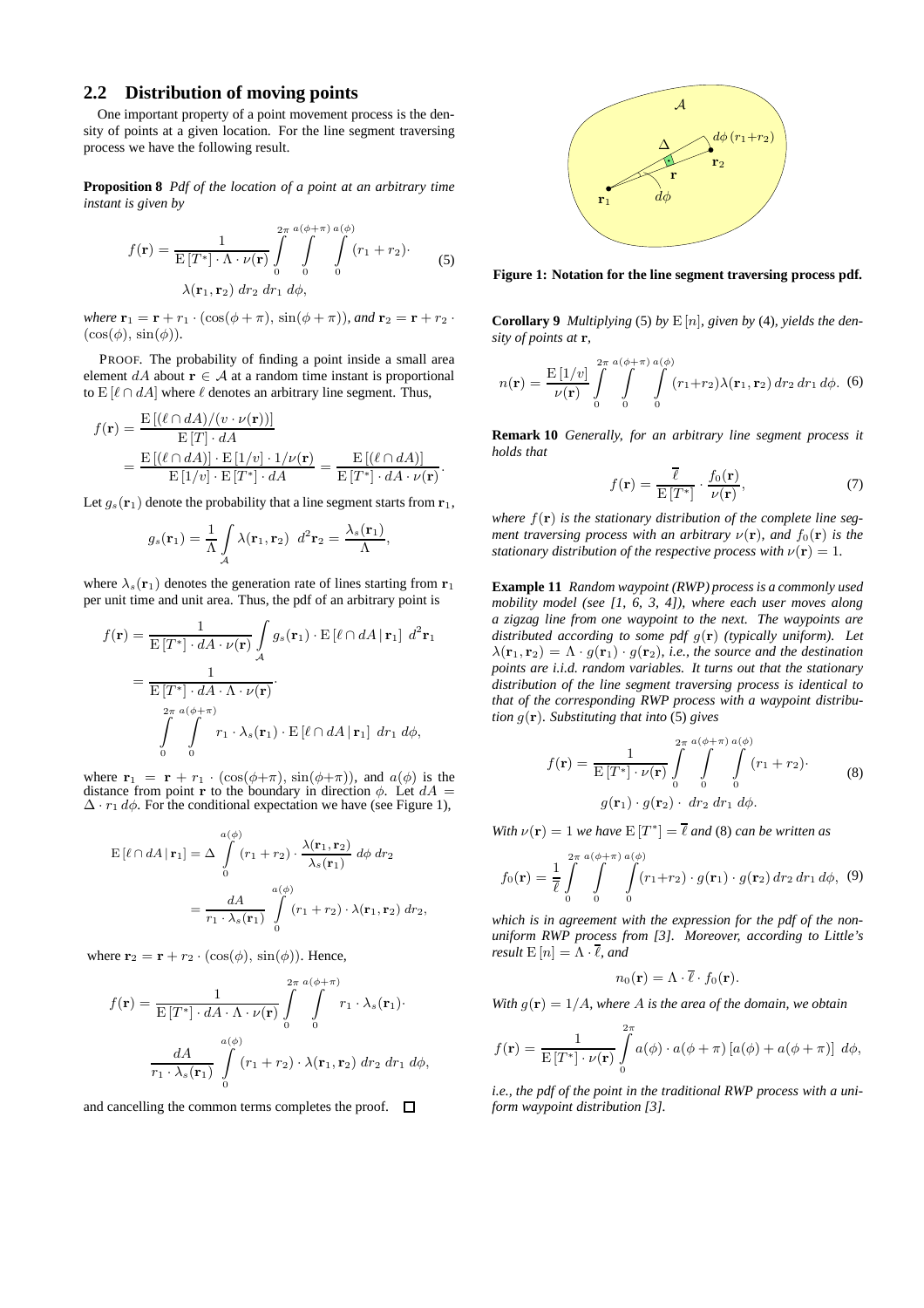

**Figure 2: Angular flux.**

# **2.3 Mean flow of points**

Another important property resulting from the movement is the rate at which points cross a given boundary. This property is later used to model the arrival rate of packets into the transmission range of a network node. To this end we first define the so-called scalar flux which represents the flow of points at a given location:

**Definition 12 (angular flux)** *Angular flux at point* **r** *in direction* φ*, denoted by* ψ(**r**, φ)*, is the rate at which points moving in the direction*  $(\phi, \phi + d\phi)$  *cross a differential line segment at point* **r** *perpendicular to* φ *per unit time per unit length (see Figure 2).*

**Definition 13 (scalar flux)** *Scalar flux at point* **r** *is given by*

$$
\Phi(\mathbf{r}) = \int_0^{2\pi} \psi(\mathbf{r}, \phi) \, d\phi. \tag{10}
$$

**Corollary 14** *From* (10) *one obtains an identity for the scalar flux,*

$$
\Phi(\mathbf{r}) = \lim_{d \to 0} \frac{q(\mathbf{r}, d)}{2d},\tag{11}
$$

*where* q(**r**, d) *denotes the arrival rate of points (or packets) into a disk at* **r** *with radius* d*.*

**Proposition 15** *For the scalar flux*  $\Phi(\mathbf{r})$  *at* **r** *with a constant nominal velocity*  $v = 1$  *it holds that* 

$$
\Phi(\mathbf{r}) = n(\mathbf{r}) \cdot \nu(\mathbf{r}).\tag{12}
$$

**Proposition 16** *The rate of points crossing a given curve* C *in the direction of normal* **n**(s) *is given by*

$$
q(\mathcal{C}) = \int\limits_{\mathcal{C}} \int\limits_{-\pi/2}^{\pi/2} \cos \phi \cdot \psi(\mathbf{r}(s), \theta_n(s) + \phi) \, d\phi \, ds, \tag{13}
$$

*where*  $\theta_n(s)$  *denotes the direction of the normal and*  $\psi(\mathbf{r}, \phi)$  *is the angular flux at point* **r** *in direction* φ*, for which it holds that*

$$
\psi(\mathbf{r},\phi) = \int\limits_{0}^{a(\phi+\pi)} \int\limits_{0}^{a(\phi)} (r_1+r_2) \cdot \lambda(\mathbf{r}_1,\mathbf{r}_2) \, dr_2 \, dr_1,\qquad(14)
$$

*where*  $\mathbf{r}_1 = \mathbf{r} + r_1 \cdot (\cos(\phi + \pi), \sin(\phi + \pi))$  *and*  $\mathbf{r}_2 = \mathbf{r} + r_2 \cdot$  $(\cos(\phi), \sin(\phi)).$ 

PROOF. The choice of velocity clearly has no effect on the arrival rate across a given boundary as long as the mean transition time is finite. Hence, without loss of generality we can assume a unit nominal velocity,  $v = 1$ , so that the velocity of a point at **r** is  $\nu(\mathbf{r})$ . Combining (6) and (12) one can identify that the quantity

$$
\psi(\mathbf{r},\phi) = \int\limits_{0}^{a(\phi+\pi)} \int\limits_{0}^{a(\phi)} (r_1+r_2) \cdot \lambda(\mathbf{r}_1,\mathbf{r}_2) \, dr_2 \, dr_1,
$$



**Figure 3: Shortest path and its approximation by line segment.**

is the angular flux at point **r** in direction  $\phi$ , i.e., the expected rate of crossings across a differential line segment perpendicular to direction  $\phi$  per unit length and per unit angle. Hence, the quantity,

$$
\int_{-\pi/2}^{\pi/2} \cos \phi \cdot \psi(\mathbf{r}, \theta + \phi) d\phi,
$$

is the flux per unit length across a differential line segment at **r** having a normal pointing to the direction  $\theta$ , and the flux crossing a curve  $C$  in the direction defined by the normal  $\mathbf{n}(s)$  equals

$$
q(\mathcal{C}) = \int\limits_{\mathcal{C}} \int\limits_{-\pi/2}^{\pi/2} \cos \phi \cdot \psi(\mathbf{r}(s), \theta_n(s) + \phi) \, d\phi \, ds,
$$

where  $\theta_n(s)$  is the direction of the normal at point s in the curve.  $\Box$ 

**Remark 17** *For a closed curve* C *the total flux from outside to inside is given by the contour integral*

$$
q(\mathcal{C}) = \oint\limits_{\mathcal{C}} \int\limits_{-\pi/2}^{\pi/2} \psi(\mathbf{r}(s), \theta_n(s) + \phi) \, d\phi \, ds, \tag{15}
$$

*where*  $\theta_n(s)$  *is the direction of the normal*  $\mathbf{n}(s)$  *which points to inside direction of the curve.*

**Remark 18** *Using the angular flux defined in* (14) *the point density, given by* (6)*, can be written as*

$$
n(\mathbf{r}) = \frac{\mathrm{E}\left[1/v\right]}{\nu(\mathbf{r})} \int\limits_{0}^{2\pi} \psi(\mathbf{r}, \phi) \, d\phi.
$$

**Example 19** *For a uniform line segment generation rate,*  $\lambda(\mathbf{r}_1, \mathbf{r}_2)$  = λ*, the angular flux reduces into*

$$
\psi(\mathbf{r},\phi) = \frac{\lambda}{2} \cdot a(\phi) \cdot a(\phi + \pi) \cdot [a(\phi) + a(\phi + \pi)],
$$

*which is in agreement with [4] (with*  $\lambda = 1/\overline{\ell}$ ).

#### **3. MODEL FOR THE PACKET MOVEMENT**

As already mentioned, we assume a dense network with a large number of nodes. Fig. 3 represents a typical example of a multihop transmission. Node  $A$  sends a packet to node  $B$  and three intermediate nodes, 1, 2 and 3, along the shortest route act as relays. The idea is to consider the straight line segment from  $A$  to  $B$  instead of the actual zigzag line via the nodes 1, 2 and 3. These line segments can be modelled by the line segment process introduced in Section 2. In summary, we assume (similarly as in [7]):

1. A dense multihop network with a large number of nodes, denoted by  $N$ , in a convex domain  $A$ .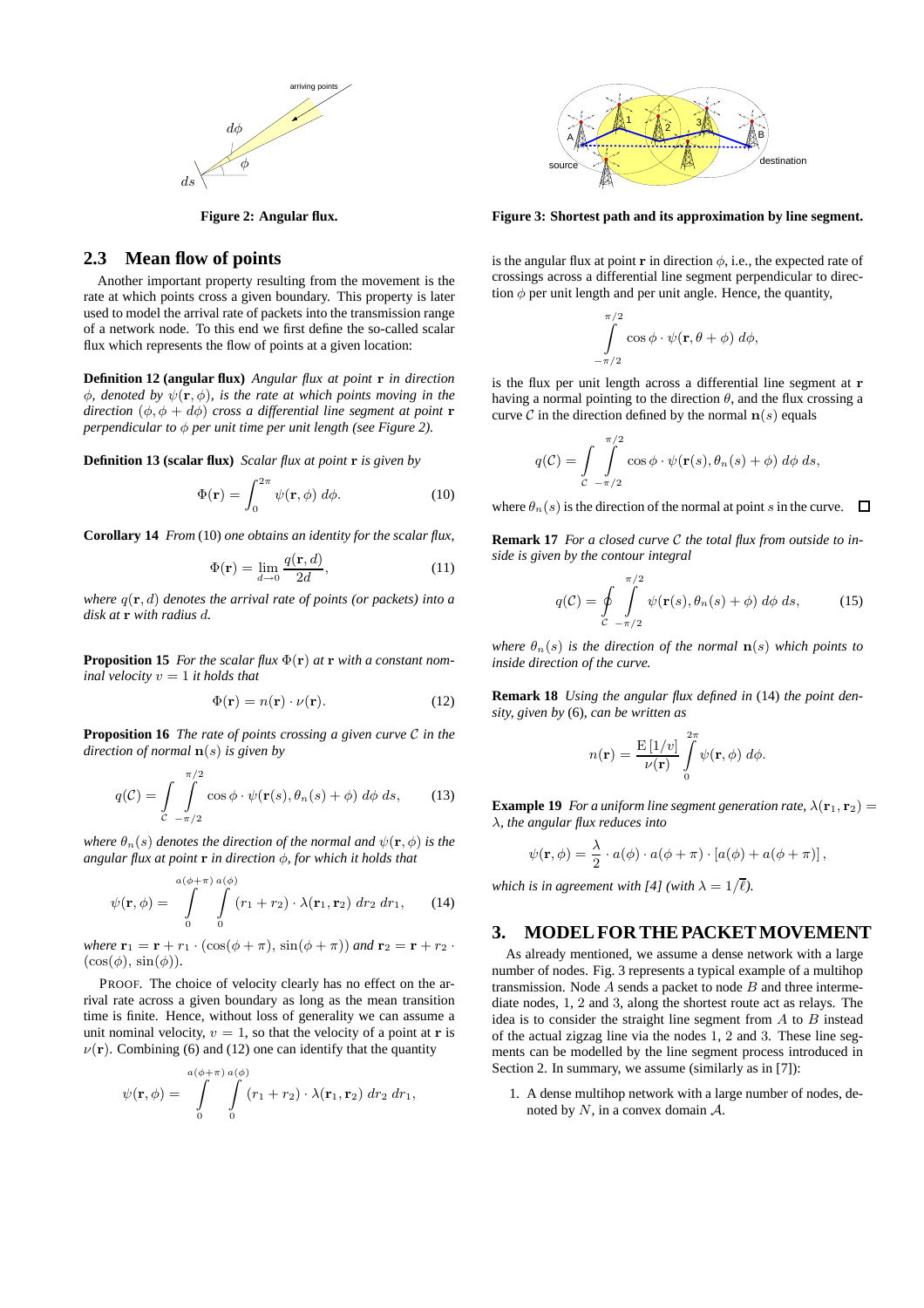- 2. Location of node  $i$ , denoted by  $P_i$ , is randomly distributed according to  $g(\mathbf{r})$ . With mobile nodes, from the point of view of the packet transmission, the nodes are (quasi) stationary.
- 3. Nodes have a fixed transmission range  $d$ , i.e., they can transmit directly to the nodes within a distance d.
- 4. A fully connected network and high node density so that the shortest paths are approximately straight line segments.
- 5. Uniform traffic, nodes send packets to all other nodes at rate  $\lambda$ , and total rate is  $\Lambda = N(N-1) \cdot \lambda$ .
- 6. Mean packet transmission time is  $1/\mu$  and the mean packet length (in bits) is  $B$ , i.e., the nominal capacity of the channel is  $C_0 = B \cdot \mu = [\text{bit/s}]$ .

# **4. RELAYED TRAFFIC LOAD**

Consider first a typical case where a packet travels through the neighbourhood of a given node and the node, or one of its neighbours, acts as a relay. As a result the node will hear the same packet several times corresponding to a certain number of transmission channel reservations. The first time corresponds to the arrival of the packet into the transmission range of the node in question. The next time corresponds to the retransmission of the packet further, performed by the node itself or by one of its neighbours. Furthermore, e.g., when the node itself acts as a relay, it will hear also a third transmission when the next node along the route transmits the packet further. These events can be approximated by considering the events when the line process cuts through the respective disk, which corresponds to two to three transmissions.

Note that the destination node  $B$  only hears the packet once when the packet "arrives" into the transmission range  $D_B$  of node  $B$ . Also the source node  $A$  and the first relaying node hear two transmissions even though the packet never "arrives" into their transmission ranges. Moreover, part of the transmissions are singlehop constituting a single transmission where the corresponding line segment may not cross the boundary of the transmission range disk of the given node. However, with the assumption of large number of nodes most routes consist of several hops and the inconsistencies mentioned above can be neglected. At this point it is quite clear that the packet movement can be modelled using the line segment traversing process according to Def. 4. In particular, the independent line segment traversing process corresponding to the movement of an arbitrary packet can be characterised as follows:

- 1. New line segments are generated at the total rate of  $\Lambda =$  $N \cdot (N-1) \cdot \lambda$  per unit time.
- 2. End points of line segments are independently and randomly distributed according to some pdf  $q(\mathbf{r})$ .
- 3. Each line segment corresponds to the transmission of a single packet along a multihop path.

Hence, we define the *relayed traffic load* as the arrival rate of packets into the transmission range of a node located at **r**. With the above assumptions it can be approximated in a dense multihop network by  $(15)$ . With a small transmission range d compared to the whole area  $A$  the relayed traffic load can be estimated by the scalar flux according to (11),

$$
q(\mathbf{r}, d) \approx 2d \cdot \Phi(\mathbf{r}).\tag{16}
$$

Note that this quantity neglects the fact that each arriving packet that is relayed further requires one or more transmissions before it departs the transmission range of a given node. Furthermore, this quantity also excludes possible collisions.



**Figure 4: Normalised traffic load distribution in an wireless multihop network according to theory (solid curve) and numerical results with ns2 (dots).**

# **4.1 Validation of the model**

In order to confirm the validity of our assumptions we have simulated a standard 802.11 wireless network operating in ad hoc mode using the ns2 network simulator. In the simulation we have used  $n = 40$  nodes, which move slowly in a circular area having a radius  $r = 125$ m according to the random waypoint model with a uniform waypoint distribution and a constant velocity of  $v = 0.1$  m/s. The transmission and receive powers were adjusted so that the maximum transmission range was about  $d = 50$ m. Furthermore, the proactive DSDV routing protocol was used.

Our objective is to study the relayed traffic load as a function of location, i.e., how many packets are transmitted in the proximity of a given node per time unit on average. Note that relative relayed traffic load, i.e., the ratio of the rate of transmissions occurring in the proximity of node  $a$  and node  $b$ , remains the same regardless of the actual traffic load (assuming the same routes are used). To this end a low traffic load scenario was created by appropriately chosen constant bit rate (CBR) sources. In our model this scenario corresponds to a situation where the end points of the line segment process are distributed according to stationary distribution of basic RWP process (from [3]),

$$
g(\mathbf{r}) \approx \frac{6(1 - r^2)(27 - 8r^2)}{73\pi}.
$$

In a low load situation we can neglect the queueing delays and the pdf of the packet location,  $f(\mathbf{r})$ , is easy to evaluate by numerical integration of (9). With the assumption of multihop paths, this pdf can be related to the frequency of transmissions occuring within a given location using (12) and (16), i.e., we have  $\Phi(\mathbf{r}) \propto f(\mathbf{r})$ .

With this in mind, we recorded from the simulations the locations of successful packet transmissions over a long time interval. From the statistics we computed the frequency of transmissions occuring within the range  $(r - \Delta r, r + \Delta r)$  and divided that by  $2\pi r$ . In other words, we obtained an estimate for the frequency of transmissions occuring at a given distance from the origin, which according to our assumptions should be proportional to the scalar flux at a given distance. The normalised results can be seen in Figure 4 from which it is obvious that the model and numerical results are in agreement.

# **4.2 Capacity of the network**

Note that in order to determine the capacity of the network we need to identify the location having the highest arrival rate, i.e., the bottleneck area. More specifically, we use the following definition for the capacity the multihop network:

**Definition 20 (network capacity)** *Capacity of the network is the maximum (uniform) packet arrival rate*  $\lambda_{\text{max}}$  *times the mean size*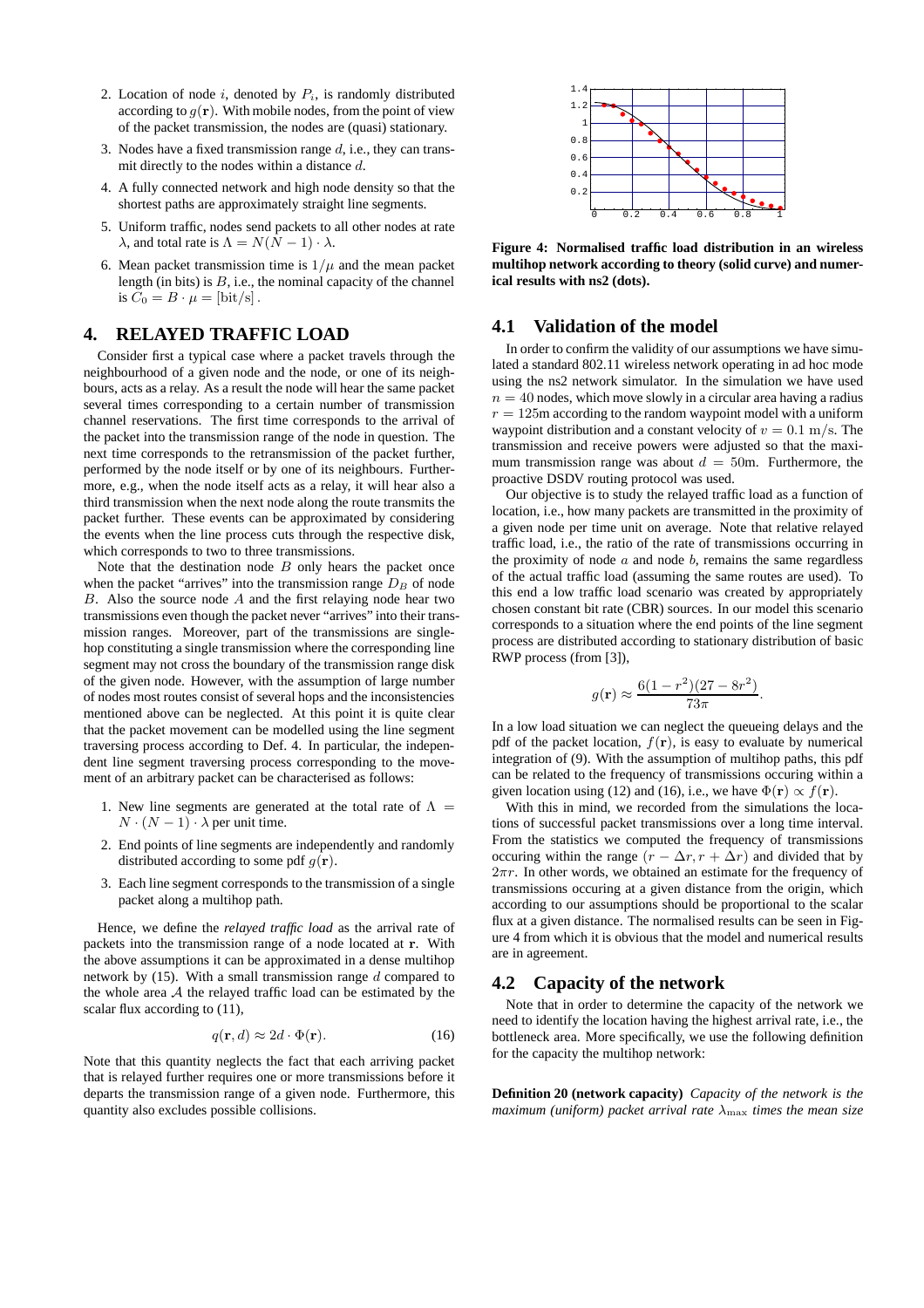

Figure 5: The maximum sustainable load  $\rho_{\rm max}^{\rm (tot)}$  in unit disk as **a function of the transmission range** d**.**

*of a packet* B *(in bits) the network can handle,*

$$
C = \lambda_{\max} \cdot B = \rho_{\max} \cdot C_0.
$$

**Remark 21 (capacity per node)** *A related performance quantity is the capacity allocated per node,*

$$
C^{(1)} = \frac{C}{N}.
$$

**Example 22 (capacity in unit disk)** *Let us assume that the nodes of a wireless multihop network are placed uniformly into a unit disk and that we want to determine the traffic load experienced by a node residing in the center of the disk as the traffic load will be clearly highest at that point. The sum of arrival and departure rates inside a concentric disk with radius* d *is given by (see [4])*

$$
\lambda(d) = 2 \cdot q(0, d)
$$
  
=  $\Lambda \cdot \frac{4}{\pi} \cdot d(1 - d^2) \int_0^{\pi} \sin \phi \sqrt{1 - d^2 \cos^2 \phi} d\phi.$ 

*which includes the packet flows in both directions. As explained earlier we use this as an estimate to the mean rate of transmissions occuring inside the transmission range, i.e., we assume that transmission range* d *is so small that the proportion of traffic having the source and destination within the transmission range of a node in the center of area is negligible. Assuming the packet lengths are i.i.d. with mean*  $1/\mu$  *and defining the total network load as*  $\rho^{\text{(tot)}} = \Lambda/\mu$  *we can determine the maximum sustainable network load as a function of d, i.e., at the point where*  $\lambda(d)/\mu = 1$  *we have* 

$$
\rho_{\max}^{\text{(tot)}} = \frac{\Lambda}{\mu} = \frac{\pi}{4d(1-d^2)\int_{0}^{\pi} \sin\phi\sqrt{1-d^2\cos^2\phi}\,d\phi}.
$$

*For small values of* d *the maximum traffic load is approximately*

$$
\rho_{\max}^{\text{(tot)}} = \frac{\pi}{8d},
$$

*or alternatively, the capacity of the network is*

$$
C = \frac{\pi}{8d} \cdot C_0.
$$

In Fig. 5 the maximum sustainable load  $\rho_{\text{max}}^{\text{(tot)}}$  is depicted as a *function of the transmission range* d*. Note that in practice the transmission range* d *cannot be arbitrarily small, but instead we must ensure that the network remains fully connected most of the time. Furthermore, a small transmitting range also means that the mean number of hops each packet experiences increases considerably resulting in long end-to-end delays. Hence, the smallest practical value for* d *depends on the design criteria and especially on the number of nodes and their distribution in a given area.*

**Example 23 (scaling law)** *One way to deal with the connectivity requirement is to ensure that the mean number of neighbours a typical node has, denoted by* S*, is high enough. Clearly,*

$$
E\left[neighbors\right] = S \approx d^2 \cdot N.
$$

*Combining the above gives us the well-known scaling law for the capacity of the single node in a wireless multihop network,*

$$
C^{(1)} = \frac{C}{N} = \frac{C_0 \cdot \rho_{\text{max}}^{(\text{tot})}}{N} \approx \frac{\pi C_0}{8dN} = \frac{\pi \cdot C_0}{8\sqrt{S}} \cdot \frac{1}{\sqrt{N}},
$$

*i.e., the capacity of a node is proportional to*  $1/\sqrt{N}$ .

# **5. QUEUEING DELAYS**

In a wireless multihop network with low congestion, packets travel with an average speed of  $v(\mathbf{r}) = d/\mu^{-1} = d \cdot \mu$ , where d is the (mean) transmission range and  $\mu^{-1}$  the mean transmission time of a packet. When congestion occurs the relaying nodes have to wait a certain time before transmitting a packet further. Let  $W(\mathbf{r})$  denote the mean waiting time before a transmission at **r**.

The line segment traversing process with spatial velocity distribution (see Section 2) can be applied to take into account the queueing delays. To this end, we need to find an expression for the mean waiting time  $W(\mathbf{r})$  at **r** before a succesful transmission, which takes into account the local congestion and the used MAC protocol. In particular, in our model we set the nominal velocity constant,  $v = 1$ , and propose using

$$
\nu(\mathbf{r}) = \frac{d}{W(\mathbf{r}) + 1/\mu} = \frac{d \cdot \mu}{W(\mathbf{r})\mu + 1},\tag{17}
$$

as the spatial velocity of a packet at **r**. Thus, we can compute  $f(\mathbf{r})$ and  $n(\mathbf{r})$  using (8) and (6), respectively. Quantity  $E[T] = E[T^*]$ , corresponds to the mean one-way delay (the line specific velocity is assumed to be constant,  $v = 1$ ). At this point the missing part is the actual expression for the waiting time  $W(\mathbf{r})$ , which depends on the used MAC protocol and the traffic pattern among other things.

Denote by  $f_0(\mathbf{r})$  the pdf of node location in a system with unit nominal velocity,  $v = 1$ , and a constant spatial velocity component,  $\nu(\mathbf{r})=1$ , corresponding to a system with no queueing delays. The mean end-to-end delay of this system is simply  $E[T_0] = \overline{\ell}$  and the node density is given by

$$
n_0(\mathbf{r}) = \mathbf{E}[n] \cdot f_0(\mathbf{r}) = \Phi(\mathbf{r}).
$$

Thus, according to (12), the packet density for a given  $\nu(\mathbf{r})$  is

$$
n(\mathbf{r}) = \Phi(\mathbf{r})/\nu(\mathbf{r}).
$$

#### **5.1 Mean one-way delay**

One important performance measure of any network is the average end-to-end delay, i.e., the mean one-way delay, which we denote by  $E[T]$ . For a dense wireless multihop network we can immediately write down some "asymptotic" results. More specifically, it holds that

$$
\lim_{\Lambda \to 0} \mathbf{E}[T] = \overline{\ell}/(d \cdot \mu), \qquad \lim_{d \to 0} \mathbf{E}[T] = \infty.
$$

Furthermore, for large enough  $d$  the system reduces into a big server which can be approximated, e.g., by an M/M/1-queue which yields

$$
E[T] = \frac{1}{\mu - \Lambda} \quad \text{when } d > \text{diam } A
$$

where diam  $A$  denotes the largest diameter of domain  $A$ . Generally, applying Little's result for  $n(r)$  gives the mean one-way delay,

$$
E[T] = \frac{E[n]}{\Lambda} = \frac{1}{\Lambda} \int_{\mathcal{A}} n(\mathbf{r}) d^2 \mathbf{r}.
$$
 (18)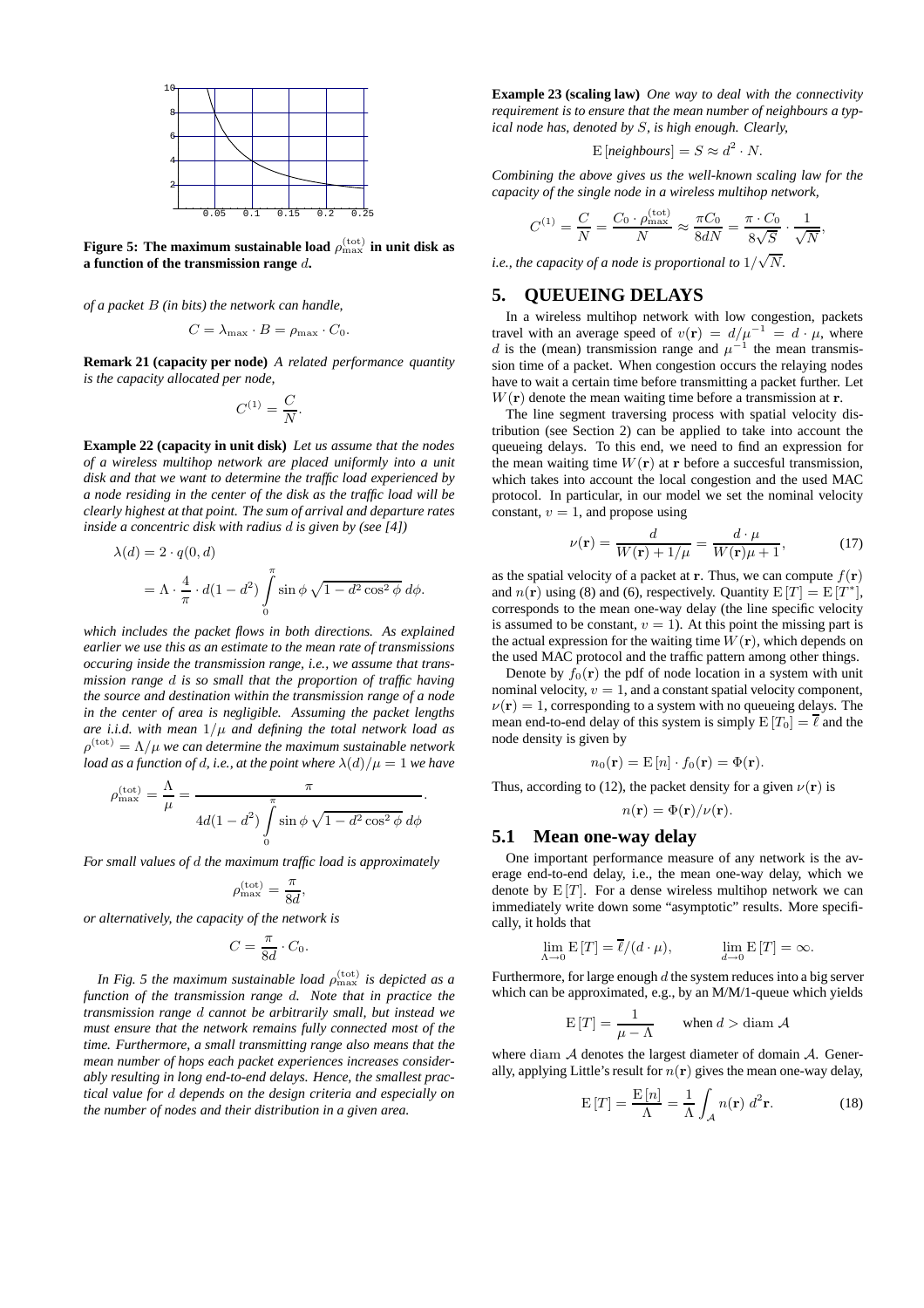# **5.2 Delay-throughput tradeoff**

Generally, when the traffic load increases also the mean delays increase in a network, i.e., there is a tradeoff between end-to-end delay and obtained throughput. Let us next consider a performance measure called power introduced by Kleinrock [5], which is defined to be the ratio between the throughput and the mean delay,

$$
\gamma^* = \frac{\Lambda \cdot B}{\mathcal{E}[T]} = \frac{(\Lambda)^2}{\mathcal{E}[N]} \cdot B,\tag{19}
$$

where  $B$  is the mean size of packet (in bits). For simplicity, instead of considering (19) we use a slightly modified version given by

$$
\gamma = \gamma^* \cdot \frac{1}{\mu^2 B} = \frac{\rho^{\text{(tot)}}}{\mathrm{E}[T]} \cdot \frac{1}{\mu} = \frac{(\rho^{\text{(tot)}})^2}{\mathrm{E}[N]},\tag{20}
$$

i.e., the ratio between the total offered load,  $\rho^{\text{(tot)}}$ , times the mean transmission time,  $1/\mu$  (constant), to the mean end-to-end delay,  $E[T]$ , or alternatively, the ratio between square of the offered load  $\rho^{(\text{tot})}$  and the mean number of packets in the system. Note that (19) and (20) differ only by a constant factor of  $\mu^2 B$ . The benefit from using (20) is the fact that it gives us the same value irrespective of the chosen time units/scale. Generally, one is interested in finding the optimal traffic load  $\rho^{\text{(opt)}}$  which maximises the power according to (20). In a wireless multihop network the mean delay depends heavily on both congestion (i.e., queueing delays) and the transmission range (i.e., the mean number of hops).

# **6. EXAMPLES OF DELAY MODELLING**

To complete the model one needs to find an explicit expression for the spatial velocity  $\nu(\mathbf{r})$  reflecting the delays due to packet contention on MAC layer. To this end one option is to assume that each node and it's neighbourhood behave approximately as a single server queue for which results are readily available. In the following, we present several idealised models for spatial velocity and illustrate the concept by numerical examples.

# **6.1 Elementary models for spatial velocity**

#### *6.1.1 M/M/1-server approximation*

For now, without presenting any arguments, let us assume that the queueing delays in a dense multihop wireless network can be approximated by an M/M/1-queue. In particular, let us assume that a transmission range of a node acts like an M/M/1-queue with Poissonian arrivals and exponential service times. Using (13) we can compute the mean arrival rate into a disk having a center at **r** and radius d denoted by  $q(\mathbf{r}, d)$ . The mean service time in our case is the mean transmission time of a packet, which we have denoted by  $1/\mu$ . In an M/M/1-queue the mean waiting time is given by

$$
E[W_{MM1}] = \frac{\rho}{1-\rho} \cdot \frac{1}{\mu},
$$

and hence we can assume that the average velocity of a packet at point **r** could be estimated by

$$
\nu(\mathbf{r}) = \frac{d \cdot \mu}{\rho/(1 - \rho) + 1} = (\mu - q(\mathbf{r}, d)) \cdot d,
$$

where  $q(\mathbf{r}, d)$  is the arrival rate of packets into a disk at **r** with radius d. For small values of d we have  $q(\mathbf{r}) \approx 2d \cdot \Phi(\mathbf{r})$  and

$$
\nu(\mathbf{r}) = (\mu - 2d \cdot \Phi(\mathbf{r})) \cdot d.
$$

In particular, the packet density at **r** is given by

$$
n(\mathbf{r}) = \frac{\Phi(\mathbf{r})}{(\mu - 2d \cdot \Phi(\mathbf{r})) \cdot d}.
$$
 (21)

Furthermore, assume that the maximum load a particular MAC protocol can handle is less than 1,

$$
\rho_{\text{max}} = 2d \cdot \Phi_{\text{max}}/\mu.
$$

Then a similar analysis as above yields

$$
n(\mathbf{r}) = \frac{\Phi(\mathbf{r})}{(1 - \Phi(\mathbf{r})/\Phi_{\text{max}}) \cdot d \cdot \mu}.
$$
 (22)

#### *6.1.2 M/D/1-server approximation*

Assuming fixed size packets, i.e., fixed time transmission periods, we can approximate the queueing time by an appropriate M/D/1-queue. Similarly as above, one obtains

$$
n(\mathbf{r}) = \frac{\mu - d \cdot \Phi(\mathbf{r})}{d \cdot \mu \cdot (\mu - 2d \cdot \Phi(\mathbf{r}))} \cdot \Phi(\mathbf{r}).
$$
 (23)

#### *6.1.3 Simplified Aloha approximation*

For simplicity let us next assume a basic Aloha MAC with fixed size packets and without any collision avoidance mechanisms. In other words, each station tries to send a packet after an exponentially distributed interval and a packet is succesfully transmitted if no other transmission overlaps with the given transmission within the corresponding proximity. For this we have,

$$
p = P
$$
 {successful transmission} =  $e^{-\lambda \cdot 2 \cdot 1/\mu} = e^{-2\rho}$ ,

where  $1/\mu$  is the transmission time of a packet. Hence, the mean time before a succesful transmission is simply

$$
E[W] = \frac{1-p}{p} \cdot \Delta = \left(e^{2\lambda/\mu} - 1\right) \cdot \Delta,
$$

where  $\Delta$  denotes the mean of the backoff time which we for simplicity assume to be i.i.d. random variable. According to (11), for a small transmission range  $d$  we have

$$
\lambda = q(\mathbf{r}, d) \approx 2d \cdot \Phi(\mathbf{r}).
$$

Combining the above yields

$$
W(\mathbf{r}) \approx \left(e^{4d\Phi(\mathbf{r})/\mu} - 1\right) \cdot \Delta,
$$

which corresponds to mean spatial velocity of

$$
\nu(\mathbf{r}) = \frac{d}{W + 1/\mu} = \frac{d \cdot \mu}{(e^{4d\Phi(\mathbf{r})/\mu} - 1) \cdot \Delta + 1}.
$$

Consequently, the packet density at **r** is given by

$$
n(\mathbf{r}) = \frac{\Phi(\mathbf{r})}{\nu(\mathbf{r})} = \frac{\left(e^{4d\Phi(\mathbf{r})/\mu} - 1\right) \cdot \Delta + 1}{d \cdot \mu} \cdot \Phi(\mathbf{r}).\tag{24}
$$

Note that we deliberately neglect the retransmissions of other packets here and assume that the "background" traffic is still Poissonian.

#### *6.1.4 Aloha with perfect transmission probability*

In slotted Aloha with  $n$  nodes sharing a same channel the optimal transmission probability is  $1/n$ . With this a given node makes a succesful transmission in one time slot with probability of

$$
p = \frac{1}{n} \cdot \left(1 - \frac{1}{n}\right)^{n-1} = \frac{(n-1)^{n-1}}{n^n}.
$$

Consequently, the mean number of slots needed for a succesful transmission by a given node is

$$
E[X] = \frac{1}{p} = \frac{n^n}{(n-1)^{n-1}},
$$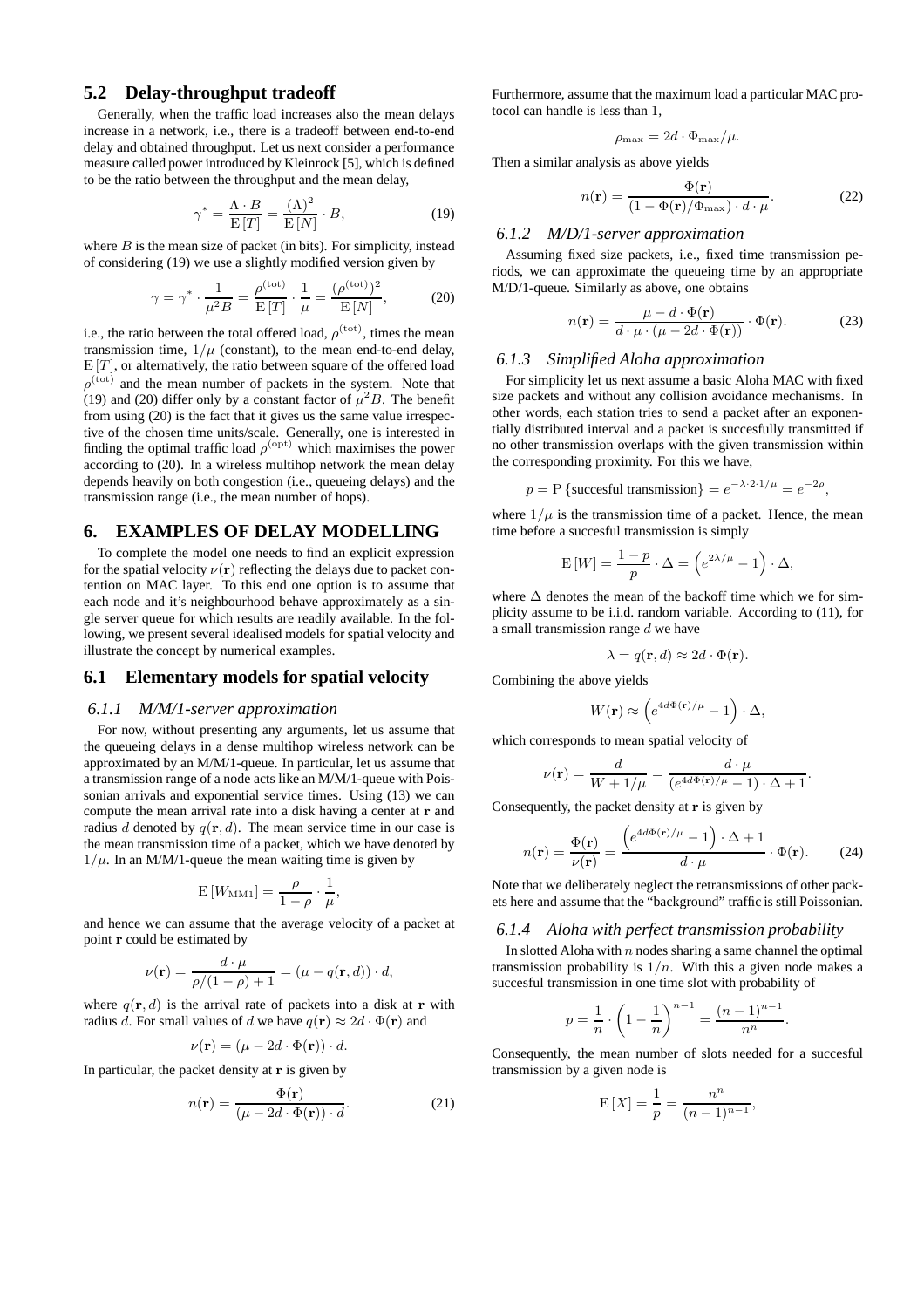which, assuming each network node has at most one packet, corresponds to average packet velocity of

$$
\nu(\mathbf{r}) = \frac{(n-1)^{n-1} \cdot d \cdot \mu}{n^n},
$$

where  $n \approx \pi d^2 \cdot n(\mathbf{r}) + 1$ , d the transmission range and  $1/\mu$  the time duration of the slot. Substituting the above into (12) gives,

$$
\Phi(\mathbf{r}) = n(\mathbf{r}) \cdot \nu(\mathbf{r}) = \left(\frac{n-1}{n}\right)^n \cdot \frac{\mu}{\pi d}.
$$
 (25)

Note that for large *n* we have  $(1 - 1/n)^n \rightarrow 1/e$ , which, when substituted into (25), gives us the saturated flux

$$
\Phi(\mathbf{r}) = \frac{\mu}{e \cdot \pi d}.
$$

Hence, in this case the flux  $\Phi(\mathbf{r})$  must be in range  $[0, \mu/(e \cdot \pi \cdot d)]$ and the node density  $n(\mathbf{r})$  is given by

$$
n(\mathbf{r}) = \frac{g^{-1}(\Phi(\mathbf{r}) \cdot \pi \cdot d/\mu) - 1}{\pi d^2},\tag{26}
$$

where  $g^{-1}(x)$  is the inverse function of  $g(n) = \left(\frac{n-1}{n}\right)^n$ .

# *6.1.5 Approximation by Poisson arrivals and FIFO*

Our last approximation for estimating the traffic load and mean end-to-end delay takes a slightly different approach than the previous approximations. Let  $\overline{N}$  denote the mean number of customers in the server. According to the PASTA property of Poisson arrivals, the mean waiting time in a  $FIFO$ -queue<sup>1</sup> is given by

$$
E[W] = 1/\mu \cdot \overline{N}.
$$

With these in mind we suggest estimating the mean waiting time in a dense wireless multihop network by

$$
W^*(\mathbf{r}) = 1/\mu \cdot n(\mathbf{r}) \cdot \pi d^2.
$$

The total time until the end of (succesful) transmission is  $W^*(\mathbf{r})$  +  $1/\mu$ , which yields average velocity of

$$
\nu(\mathbf{r}) = \frac{\text{distance}}{\text{time}} = \frac{d \cdot \mu}{\pi d^2 \cdot n(\mathbf{r}) + 1}.
$$

Substituting that into (12) yields

$$
\Phi(\mathbf{r}) = n(\mathbf{r}) \cdot \frac{d \cdot \mu}{\pi d^2 \cdot n(\mathbf{r}) + 1},
$$

from what we obtain an expression for packet density (cf. (21)),

$$
n(\mathbf{r}) = \frac{\Phi(\mathbf{r})}{(\mu - \pi d \cdot \Phi(\mathbf{r})) \cdot d}.
$$
 (27)

# **6.2 Comparison of end-to-end delays**

Consider a unit disk with transmission range of  $d = 0.2$  and uniformly distributed network nodes. The resulting scalar packet flux can be easily determined and we can calculate the resulting packet density n(**r**) assuming M/M/1-, M/D/1- or simplified Aloha approximation. Hence, using (18) we also obtain the resulting mean end-to-end delay which is illustrated in Figure 6. The rapidly increasing dashed curves correspond to simplified Aloha model where as the higher solid line correspond to M/M/1-approximation and the lower solid line to M/D/1-approximation. With very little traffic the mean end-to-end delay is approximately 4.527 according to all the approximations, which corresponds to the mean distance between two node pairs divided by 0.2.



**Figure 6: Mean end-to-end delay as a function of traffic load**  $\Lambda$  in unit disk with transmission range  $d = 0.2$  and uniformly **distributed network nodes.**



**Figure 7: End-to-end delays in an wireless multihop network according to the analytical estimates and ns2-simulatations.**

# **6.3 Queueing delays in 802.11 network**

Our next numerical validation concerns the queueing delays. We have used a similar scenario as in Section 4.1 and have measured the mean end-to-end delay in the network with different levels of offered load. The simulated results (ns2/1 and ns2/2) as well the analytical estimates are illustrated in Figure 7. Case ns2/1 corresponds to pure CBR sources while ns2/2 corresponds to the exponential on/off sources which generates traffic with a constant bit rate while in on state. The analytical estimates are as follows.  $M/M/1$  model is according to (21),  $M/M/x$  is according to (22) with  $\rho_{\text{max}} = 0.145$  (fitted to an experimental curve), and Aloha model corresponds to (26).

From Figure 7 it can be seen that pure M/M/1 model is highly optimistic in this situation as expected. With a proper choice of  $\rho_{\text{max}}$  (or  $\Phi_{\text{max}}$ ) the model can be adjusted to fit the actual situation reasonably well. Aloha model is somewhere inbetween these two. Note that the error at very small traffic load is due to the fact that the mean number of hops is rather small (about 2.5) in this case. This means that the truncation error we make at estimating the number of hops is considerably large (e.g., if the route length is 2.5, it requires 3 transmissions, not 2.5).

# **6.4 Delay-throughput analysis**

Our next objective is to study the relationship between the transmission range d and the optimal traffic load  $\rho^{(\text{opt})}$  using elementary models for the queueing delays introduced in Section 6.1. Consider the following 6 scenarios for a dense multihop network in unit disk:

|    | model | nodes      |    | model | nodes      |
|----|-------|------------|----|-------|------------|
|    | M/D/1 | uniform    | 4) | M/M/1 | <b>RWP</b> |
| 2) | M/D/1 | <b>RWP</b> | 5) | Aloha | uniform    |
| 3) | M/M/1 | uniform    | 6) | Aloha | <b>RWP</b> |

RWP means that the nodes are assumed to be distributed accord-

<sup>&</sup>lt;sup>1</sup>holds also for, e.g., random service order.